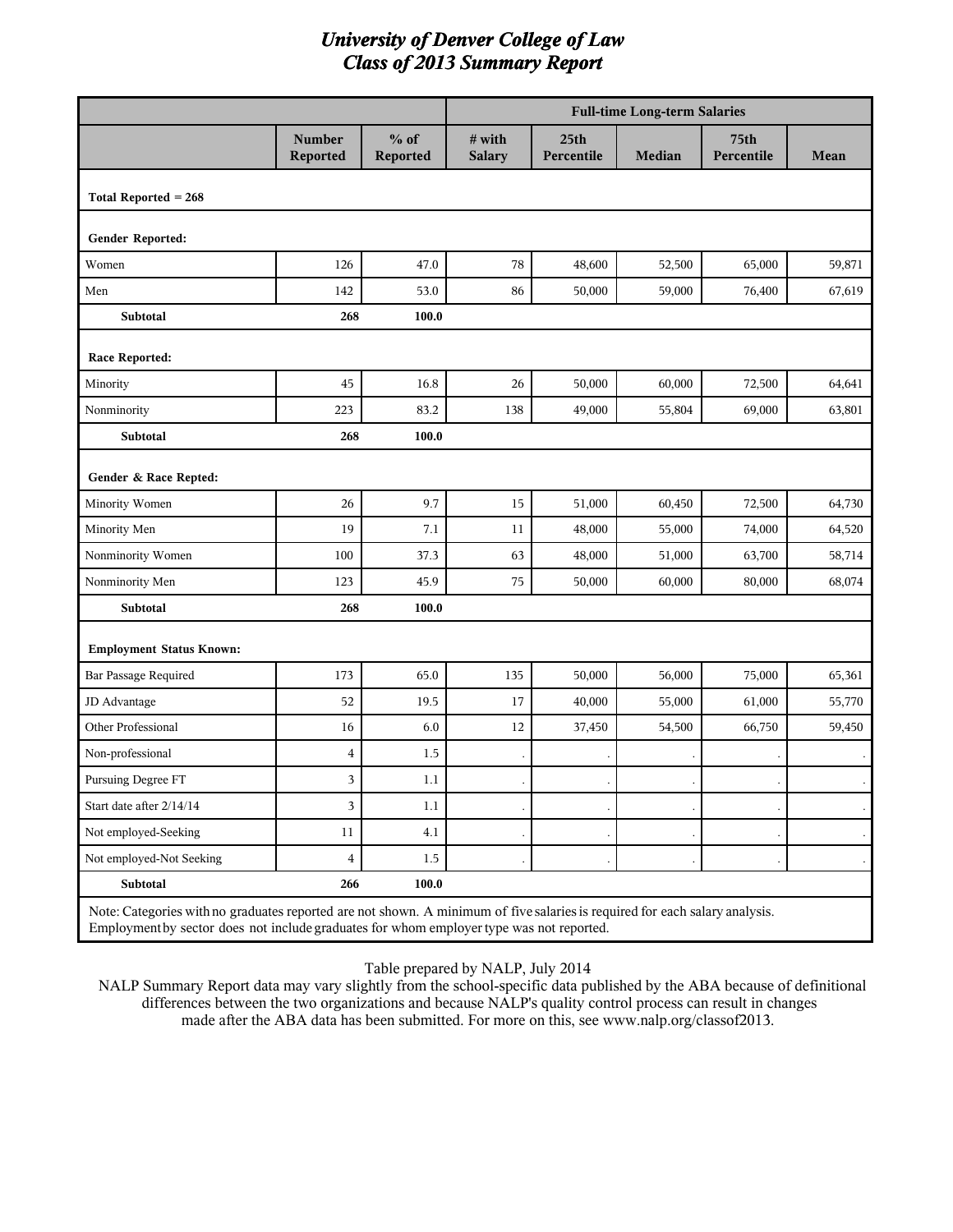|                                                                                                                             |                           |                    | <b>Full-time Long-term Salaries</b> |                                |        |                    |        |  |
|-----------------------------------------------------------------------------------------------------------------------------|---------------------------|--------------------|-------------------------------------|--------------------------------|--------|--------------------|--------|--|
|                                                                                                                             | <b>Number</b><br>Reported | $%$ of<br>Reported | # with<br><b>Salary</b>             | 25 <sub>th</sub><br>Percentile | Median | 75th<br>Percentile | Mean   |  |
| <b>Total Employed or Degree:</b>                                                                                            |                           |                    |                                     |                                |        |                    |        |  |
| Pursuing Degree FT                                                                                                          | 3                         | 1.1                |                                     |                                |        |                    |        |  |
| Employed                                                                                                                    | 245                       | 92.1               | 164                                 | 49,000                         | 56,000 | 70,000             | 63,934 |  |
| Subtotal                                                                                                                    | 248                       | 93.2               |                                     |                                |        |                    |        |  |
| <b>Employment by Sector</b>                                                                                                 |                           |                    |                                     |                                |        |                    |        |  |
| Private Sector                                                                                                              | 139                       | 56.7               | 90                                  | 50,000                         | 65,000 | 100,000            | 74,902 |  |
| Public Sector                                                                                                               | 106                       | 43.3               | $74\,$                              | 40,000                         | 50,000 | 56,000             | 50,595 |  |
| Subtotal                                                                                                                    | 245                       | 100.0              |                                     |                                |        |                    |        |  |
| FT/PT Jobs:                                                                                                                 |                           |                    |                                     |                                |        |                    |        |  |
| Bar Passage Reqd-FT                                                                                                         | 151                       | 62.7               | 135                                 | 50,000                         | 56,000 | 75,000             | 65,361 |  |
| Bar Passage Reqd-PT                                                                                                         | 20                        | 8.3                |                                     |                                |        |                    |        |  |
| JD Advantage-FT                                                                                                             | 30                        | 12.4               | 17                                  | 40,000                         | 55,000 | 61,000             | 55,770 |  |
| JD Advantage-PT                                                                                                             | 21                        | 8.7                |                                     |                                |        |                    |        |  |
| Other Professional-FT                                                                                                       | 12                        | 5.0                | 12                                  | 37,450                         | 54,500 | 66,750             | 59,450 |  |
| Other Professional-PT                                                                                                       | 3                         | 1.2                |                                     |                                |        |                    |        |  |
| Non-professional-FT                                                                                                         | $\mathbf{1}$              | 0.4                |                                     |                                |        |                    |        |  |
| Non-professional-PT                                                                                                         | 3                         | 1.2                |                                     |                                |        |                    |        |  |
| Subtotal                                                                                                                    | 241                       | 100.0              |                                     |                                |        |                    |        |  |
| <b>Employment Categories:</b>                                                                                               |                           |                    |                                     |                                |        |                    |        |  |
| Academic                                                                                                                    | 14                        | 5.7                |                                     |                                |        |                    |        |  |
| <b>Business</b>                                                                                                             | 52                        | 21.2               | 26                                  | 56,525                         | 64,500 | 90,000             | 72,520 |  |
| Judicial Clerk                                                                                                              | $27\,$                    | $11.0\,$           | $26\,$                              | 38,000                         | 49,000 | 51,000             | 45,950 |  |
| Private Practice                                                                                                            | 87                        | 35.5               | 64                                  | 50,000                         | 65,000 | 105,000            | 75,869 |  |
| Government                                                                                                                  | $\sqrt{46}$               | 18.8               | 29                                  | 43,500                         | 52,000 | 58,000             | 52,511 |  |
| Public Interest                                                                                                             | 19                        | 7.8                | 16                                  | 49,000                         | 50,500 | 55,264             | 52,315 |  |
| Subtotal                                                                                                                    | 245                       | 100.0              |                                     |                                |        |                    |        |  |
| Note: Categories with no graduates reported are not shown. A minimum of five salaries is required for each salary analysis. |                           |                    |                                     |                                |        |                    |        |  |

Table prepared by NALP, July 2014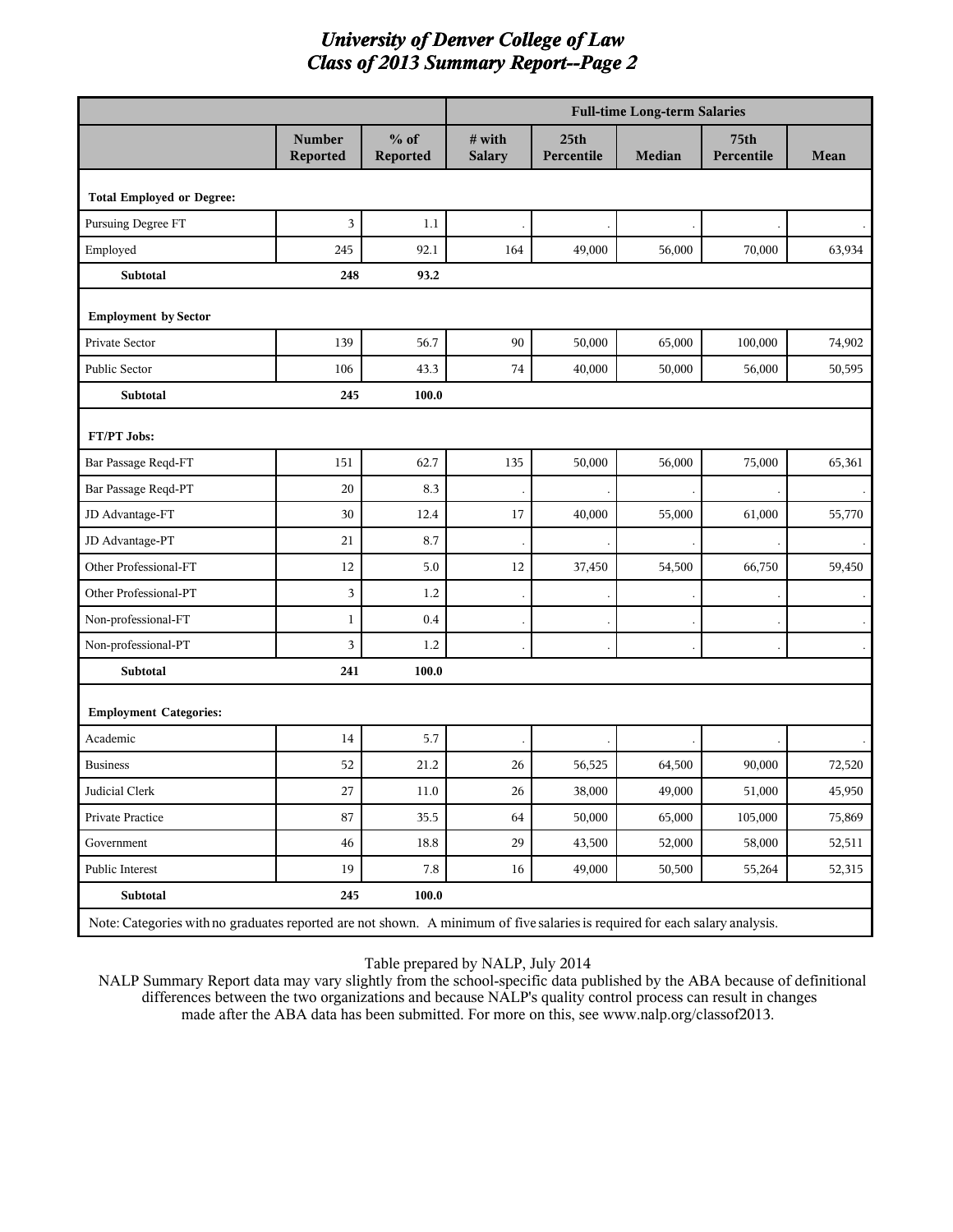|                                                                                                                             |                           |                    | <b>Full-time Long-term Salaries</b> |                                |               |                           |        |  |
|-----------------------------------------------------------------------------------------------------------------------------|---------------------------|--------------------|-------------------------------------|--------------------------------|---------------|---------------------------|--------|--|
|                                                                                                                             | <b>Number</b><br>Reported | $%$ of<br>Reported | $#$ with<br><b>Salary</b>           | 25 <sub>th</sub><br>Percentile | <b>Median</b> | <b>75th</b><br>Percentile | Mean   |  |
| Academic Jobs:                                                                                                              |                           |                    |                                     |                                |               |                           |        |  |
| Bar Passage Required                                                                                                        | $\mathbf{1}$              | 7.1                |                                     |                                |               |                           |        |  |
| JD Advantage                                                                                                                | 10                        | 71.4               |                                     |                                |               |                           |        |  |
| Other Professional                                                                                                          | 3                         | 21.4               |                                     |                                |               |                           |        |  |
| Subtotal                                                                                                                    | 14                        | 100.0              |                                     |                                |               |                           |        |  |
| <b>Business Jobs:</b>                                                                                                       |                           |                    |                                     |                                |               |                           |        |  |
| Bar Passage Required                                                                                                        | 15                        | 28.8               | 10                                  | 60,000                         | 86,250        | 100,000                   | 81,600 |  |
| JD Advantage                                                                                                                | 25                        | 48.1               | $\,$ 8 $\,$                         | 53,263                         | 64,500        | 72,000                    | 66,191 |  |
| Other Professional                                                                                                          | 10                        | 19.2               | $\,$ 8 $\,$                         | 48,000                         | 59,000        | 80,000                    | 67,500 |  |
| Non-professional                                                                                                            | $\overline{c}$            | 3.8                |                                     |                                |               |                           |        |  |
| Subtotal                                                                                                                    | 52                        | 100.0              |                                     |                                |               |                           |        |  |
| Private Practice Jobs:                                                                                                      |                           |                    |                                     |                                |               |                           |        |  |
| Bar Passage Required                                                                                                        | $80\,$                    | 92.0               | 62                                  | 50,000                         | 65,000        | 110,000                   | 77,026 |  |
| JD Advantage                                                                                                                | 6                         | 6.9                |                                     |                                |               |                           |        |  |
| Non-professional                                                                                                            | $\mathbf{1}$              | 1.1                |                                     |                                |               |                           |        |  |
| Subtotal                                                                                                                    | 87                        | 100.0              |                                     |                                |               |                           |        |  |
| Government Jobs:                                                                                                            |                           |                    |                                     |                                |               |                           |        |  |
| Bar Passage Required                                                                                                        | 36                        | 78.3               | 22                                  | 50,000                         | 53,550        | 58,800                    | 55,876 |  |
| JD Advantage                                                                                                                | 6                         | 13.0               |                                     |                                |               |                           |        |  |
| Other Professional                                                                                                          | 3                         | 6.5                |                                     |                                |               |                           |        |  |
| Non-professional                                                                                                            | $\mathbf{1}$              | 2.2                |                                     |                                |               |                           |        |  |
| Subtotal                                                                                                                    | 46                        | $\bf 100.0$        |                                     |                                |               |                           |        |  |
| Judicial Clerkships:                                                                                                        |                           |                    |                                     |                                |               |                           |        |  |
| Federal                                                                                                                     | $\overline{3}$            | $11.1\,$           |                                     |                                |               |                           |        |  |
| State                                                                                                                       | $17\,$                    | 63.0               | $16\,$                              | 38,446                         | 50,000        | 50,000                    | 45,993 |  |
| Local                                                                                                                       | $\boldsymbol{7}$          | 25.9               | $\sqrt{ }$                          | 36,000                         | 38,000        | 40,000                    | 38,700 |  |
| Subtotal                                                                                                                    | $\bf 27$                  | 100.0              |                                     |                                |               |                           |        |  |
| Note: Categories with no graduates reported are not shown. A minimum of five salaries is required for each salary analysis. |                           |                    |                                     |                                |               |                           |        |  |

#### Table prepared by NALP, July 2014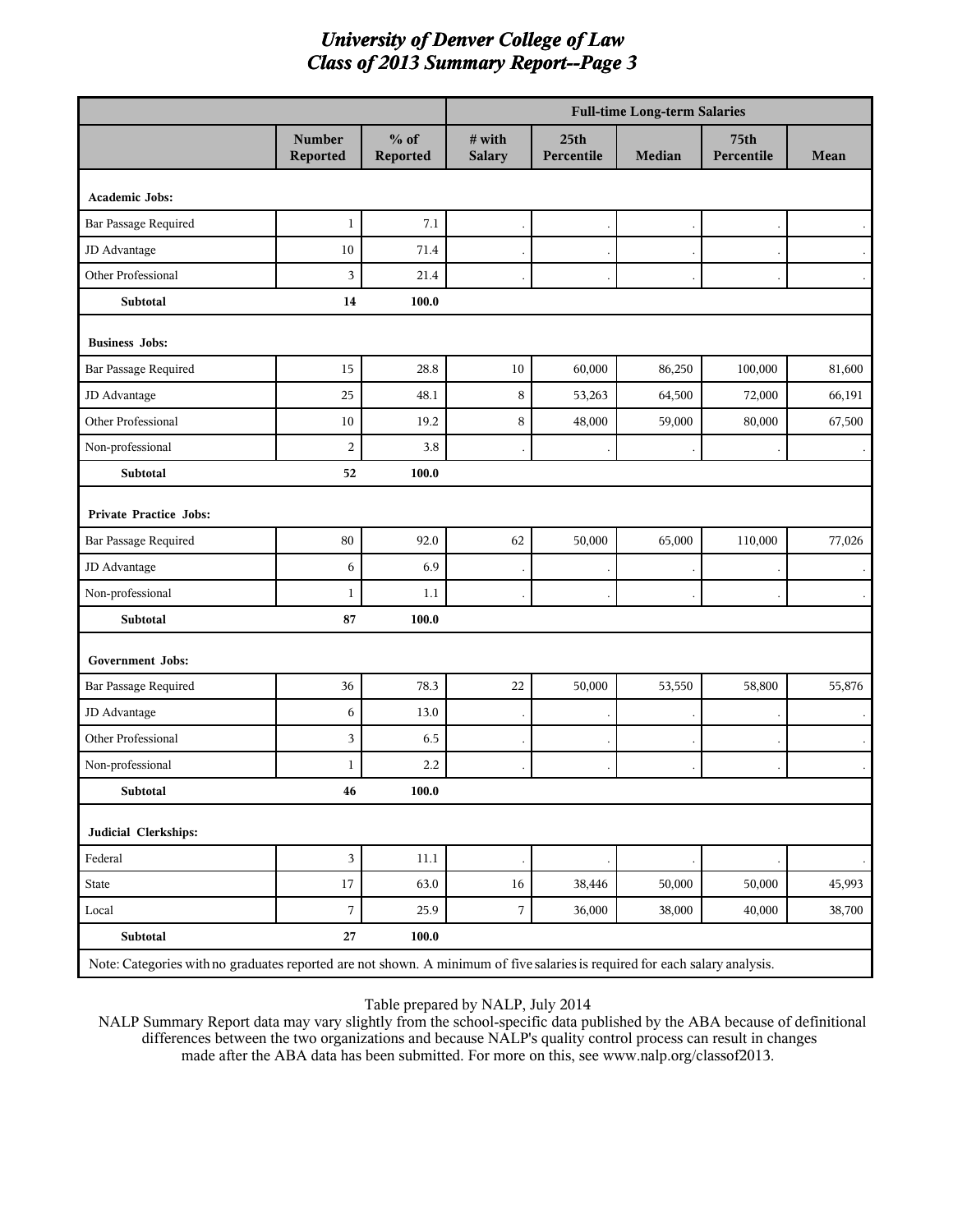|                              |                                                                                                                             |                    | <b>Full-time Long-term Salaries</b> |                                |         |                    |         |  |
|------------------------------|-----------------------------------------------------------------------------------------------------------------------------|--------------------|-------------------------------------|--------------------------------|---------|--------------------|---------|--|
|                              | <b>Number</b><br>Reported                                                                                                   | $%$ of<br>Reported | # with<br><b>Salary</b>             | 25 <sub>th</sub><br>Percentile | Median  | 75th<br>Percentile | Mean    |  |
| <b>Public Interest Jobs:</b> |                                                                                                                             |                    |                                     |                                |         |                    |         |  |
| <b>Bar Passage Required</b>  | 14                                                                                                                          | 73.7               | 14                                  | 49,000                         | 50,500  | 55,528             | 53,081  |  |
| JD Advantage                 | 5                                                                                                                           | 26.3               |                                     |                                |         |                    |         |  |
| <b>Subtotal</b>              | 19                                                                                                                          | 100.0              |                                     |                                |         |                    |         |  |
| <b>Size of Firm:</b>         |                                                                                                                             |                    |                                     |                                |         |                    |         |  |
| $2 - 10$                     | 36                                                                                                                          | 41.4               | 25                                  | 45,000                         | 52,000  | 63,700             | 55,597  |  |
| 11-25                        | 19                                                                                                                          | 21.8               | 16                                  | 55,000                         | 63,750  | 78,200             | 68,013  |  |
| $26 - 50$                    | 3                                                                                                                           | 3.4                |                                     |                                |         |                    |         |  |
| $51 - 100$                   | $\mathbf{1}$                                                                                                                | 1.1                |                                     |                                |         |                    |         |  |
| 101-250                      | 5                                                                                                                           | 5.7                |                                     |                                |         |                    |         |  |
| 251-500                      | 7                                                                                                                           | 8.0                | $\overline{7}$                      | 70,000                         | 110,000 | 110,000            | 90,714  |  |
| $501 +$                      | 9                                                                                                                           | 10.3               | 9                                   | 110,000                        | 120,000 | 140,000            | 119,722 |  |
| <b>Unknown Size</b>          | $\overline{2}$                                                                                                              | 2.3                |                                     |                                |         |                    |         |  |
| Solo                         | 5                                                                                                                           | 5.7                |                                     |                                |         |                    |         |  |
| Subtotal                     | 87                                                                                                                          | 100.0              |                                     |                                |         |                    |         |  |
| Type of Law Firm Job:        |                                                                                                                             |                    |                                     |                                |         |                    |         |  |
| Attorney                     | 73                                                                                                                          | 84.9               | 55                                  | 50,000                         | 65,000  | 110,000            | 78,408  |  |
| Law Clerk                    | 10                                                                                                                          | 11.6               | 7                                   | 40,000                         | 55,000  | 83,200             | 64,029  |  |
| Paralegal                    | $\overline{2}$                                                                                                              | 2.3                |                                     |                                |         |                    |         |  |
| Administrative               | $\mathbf{1}$                                                                                                                | 1.2                |                                     |                                |         |                    |         |  |
| Subtotal                     | 86                                                                                                                          | 100.0              |                                     |                                |         |                    |         |  |
|                              | Note: Categories with no graduates reported are not shown. A minimum of five salaries is required for each salary analysis. |                    |                                     |                                |         |                    |         |  |

Table prepared by NALP, July 2014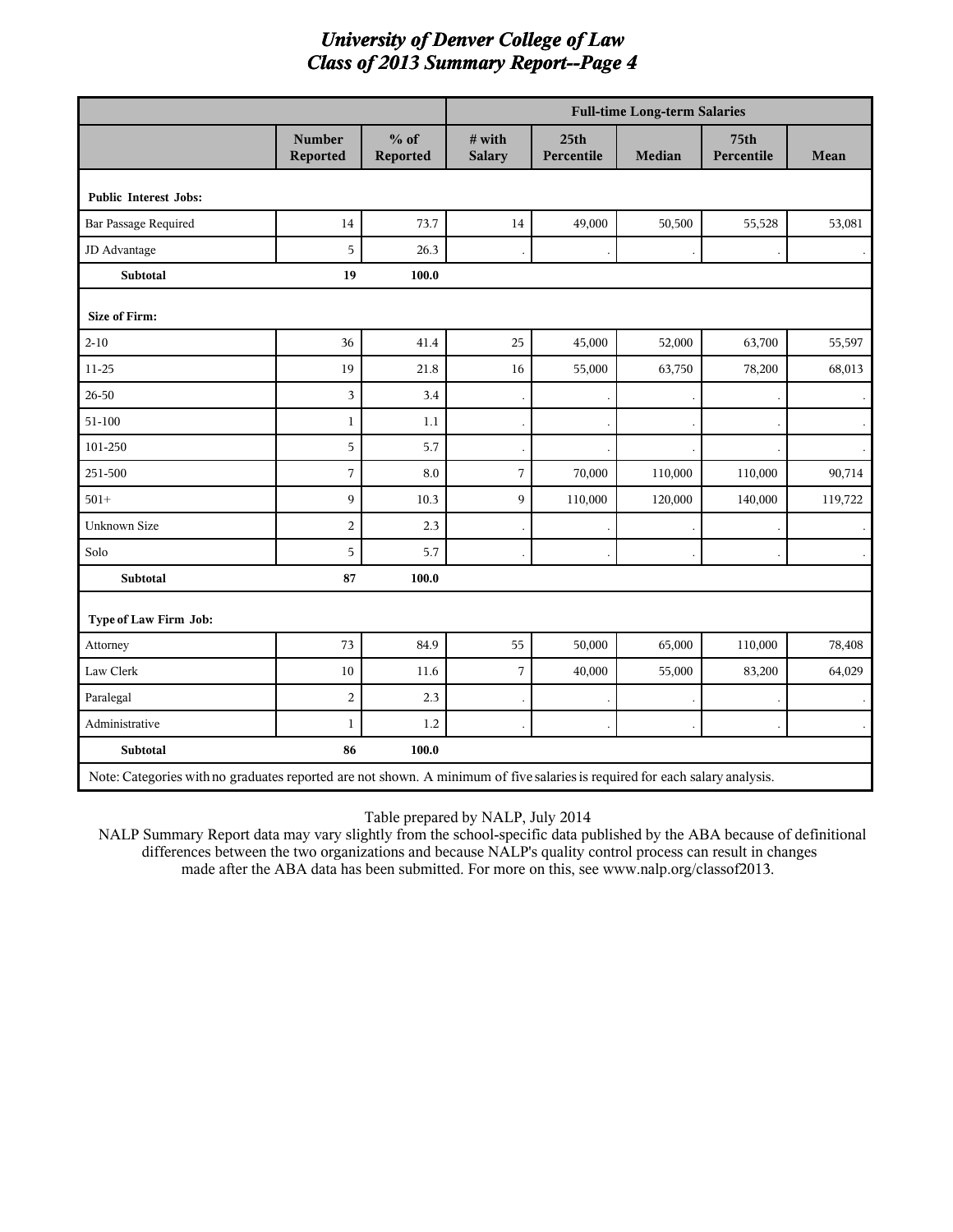|                                                                                                                             |                           |                      |                           |                                | <b>Full-time Long-term Salaries</b> |                                |             |
|-----------------------------------------------------------------------------------------------------------------------------|---------------------------|----------------------|---------------------------|--------------------------------|-------------------------------------|--------------------------------|-------------|
|                                                                                                                             | <b>Number</b><br>Reported | $%$ of<br>Reported   | $#$ with<br><b>Salary</b> | 25 <sub>th</sub><br>Percentile | Median                              | 75 <sub>th</sub><br>Percentile | <b>Mean</b> |
| <b>Jobs Taken by Region:</b>                                                                                                |                           |                      |                           |                                |                                     |                                |             |
| New England                                                                                                                 | $\overline{2}$            | $\rm 0.8$            |                           |                                |                                     |                                |             |
| Mid-Atlantic                                                                                                                | $\overline{4}$            | 1.6                  |                           |                                |                                     |                                |             |
| E North Central                                                                                                             | 7                         | 2.9                  | 7                         | 40,000                         | 45,000                              | 62,900                         | 58,802      |
| W North Central                                                                                                             | 5                         | 2.0                  |                           |                                |                                     |                                |             |
| South Atlantic                                                                                                              | 6                         | 2.4                  | 6                         | 55,000                         | 72,500                              | 90,000                         | 72,000      |
| E South Central                                                                                                             | $\mathbf{1}$              | 0.4                  |                           |                                |                                     |                                |             |
| W South Central                                                                                                             | 8                         | 3.3                  | 6                         | 62,500                         | 72,000                              | 80,000                         | 69,583      |
| Mountain                                                                                                                    | 210                       | 85.7                 | 135                       | 49,000                         | 55,608                              | 69,000                         | 63,227      |
| Pacific                                                                                                                     | $\overline{2}$            | 0.8                  |                           |                                |                                     |                                |             |
| <b>Subtotal</b>                                                                                                             | 245                       | 100.0                |                           |                                |                                     |                                |             |
| <b>Location of Jobs:</b>                                                                                                    |                           |                      |                           |                                |                                     |                                |             |
| In-State                                                                                                                    | 203                       | 82.9                 | 131                       | 49,000                         | 55,608                              | 69,000                         | 63,352      |
| Out of State                                                                                                                | 42                        | 17.1                 | 33                        | 48,000                         | 60,000                              | 75,000                         | 66,246      |
| <b>Subtotal</b>                                                                                                             | 245                       | 100.0                |                           |                                |                                     |                                |             |
| # States and Territories w/Employed Grads:                                                                                  |                           |                      |                           |                                |                                     |                                |             |
|                                                                                                                             | 23                        |                      |                           |                                |                                     |                                |             |
| <b>Total</b>                                                                                                                | 23                        | $\ddot{\phantom{0}}$ |                           |                                |                                     |                                |             |
| Note: Categories with no graduates reported are not shown. A minimum of five salaries is required for each salary analysis. |                           |                      |                           |                                |                                     |                                |             |

#### Table prepared by NALP, July 2014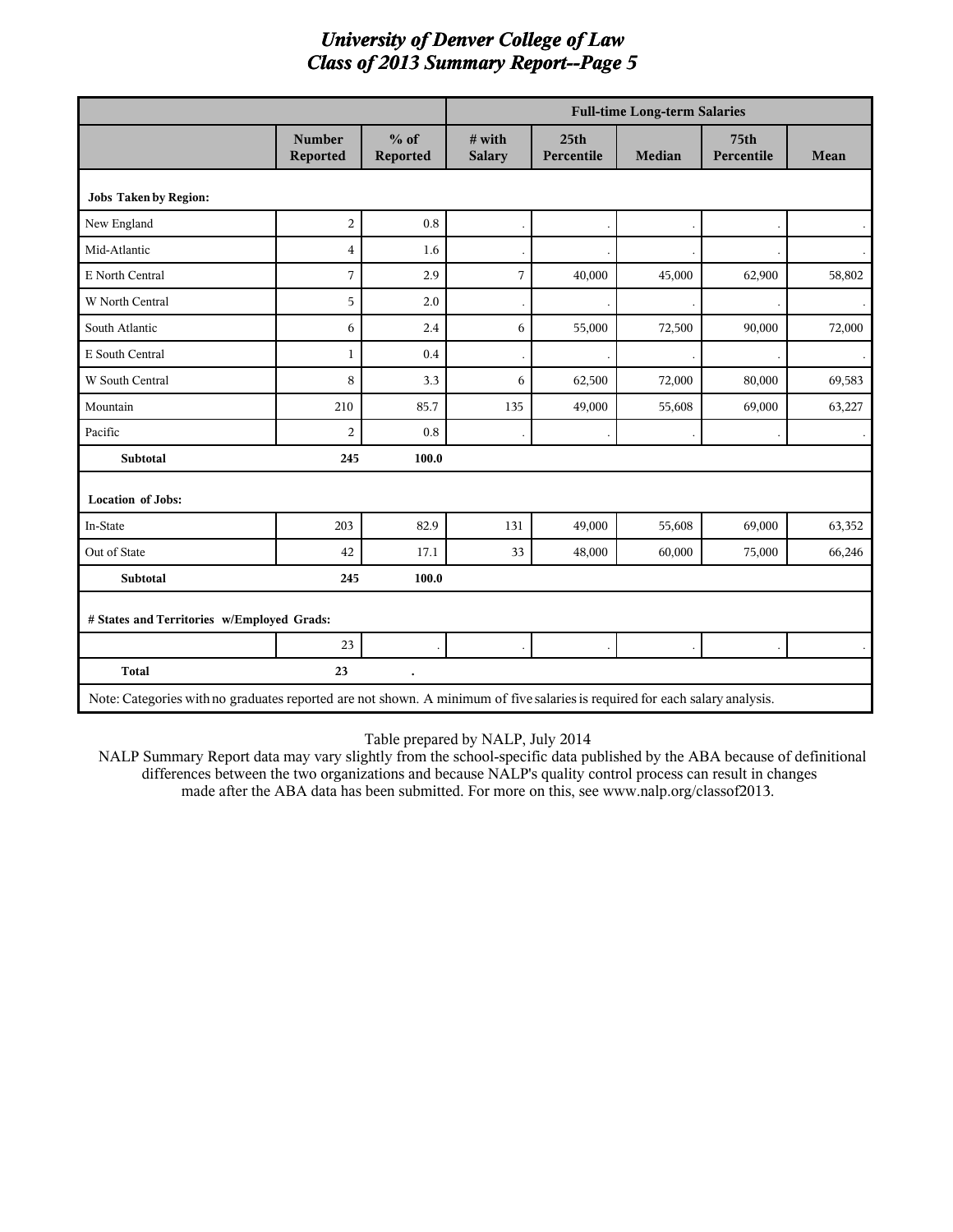|                                                                                                                       | <b>Number</b><br>Reported | $%$ of<br><b>Reported</b> |
|-----------------------------------------------------------------------------------------------------------------------|---------------------------|---------------------------|
| Source of Job                                                                                                         |                           |                           |
| Fall OCI                                                                                                              | 10                        | 4.4                       |
| Job fair/consortia                                                                                                    | 2                         | 0.9                       |
| Job Posting in CSO                                                                                                    | 59                        | 26.0                      |
| Job posted online or in print                                                                                         | 13                        | 5.7                       |
| Return to Prior Job                                                                                                   | 7                         | 3.1                       |
| Referral                                                                                                              | 50                        | 22.0                      |
| Start own practice                                                                                                    | 9                         | 4.0                       |
| Self-initiated/letter                                                                                                 | 14                        | 6.2                       |
| Temp Agency                                                                                                           | 1                         | 0.4                       |
| Other                                                                                                                 | 62                        | 27.3                      |
| <b>Subtotal</b>                                                                                                       | 227                       | 100.0                     |
| Timing of Job Offer                                                                                                   |                           |                           |
| After Bar Results                                                                                                     | 88                        | 35.9                      |
| <b>Before Graduation</b>                                                                                              | 95                        | 38.8                      |
| <b>Before Bar Results</b>                                                                                             | 62                        | 25.3                      |
| <b>Subtotal</b>                                                                                                       | 245                       | 100.0                     |
| <b>Search Status of Employed Grads</b>                                                                                |                           |                           |
| Seeking a different job                                                                                               | 81                        | 34.0                      |
| Not seeking a different job                                                                                           | 157                       | 66.0                      |
| <b>Subtotal</b>                                                                                                       | 238                       | 100.0                     |
| Note: Figures are based on jobs for which the item was<br>reported, and thus may not add to the total number of jobs. |                           |                           |

Table prepared by NALP, July 2014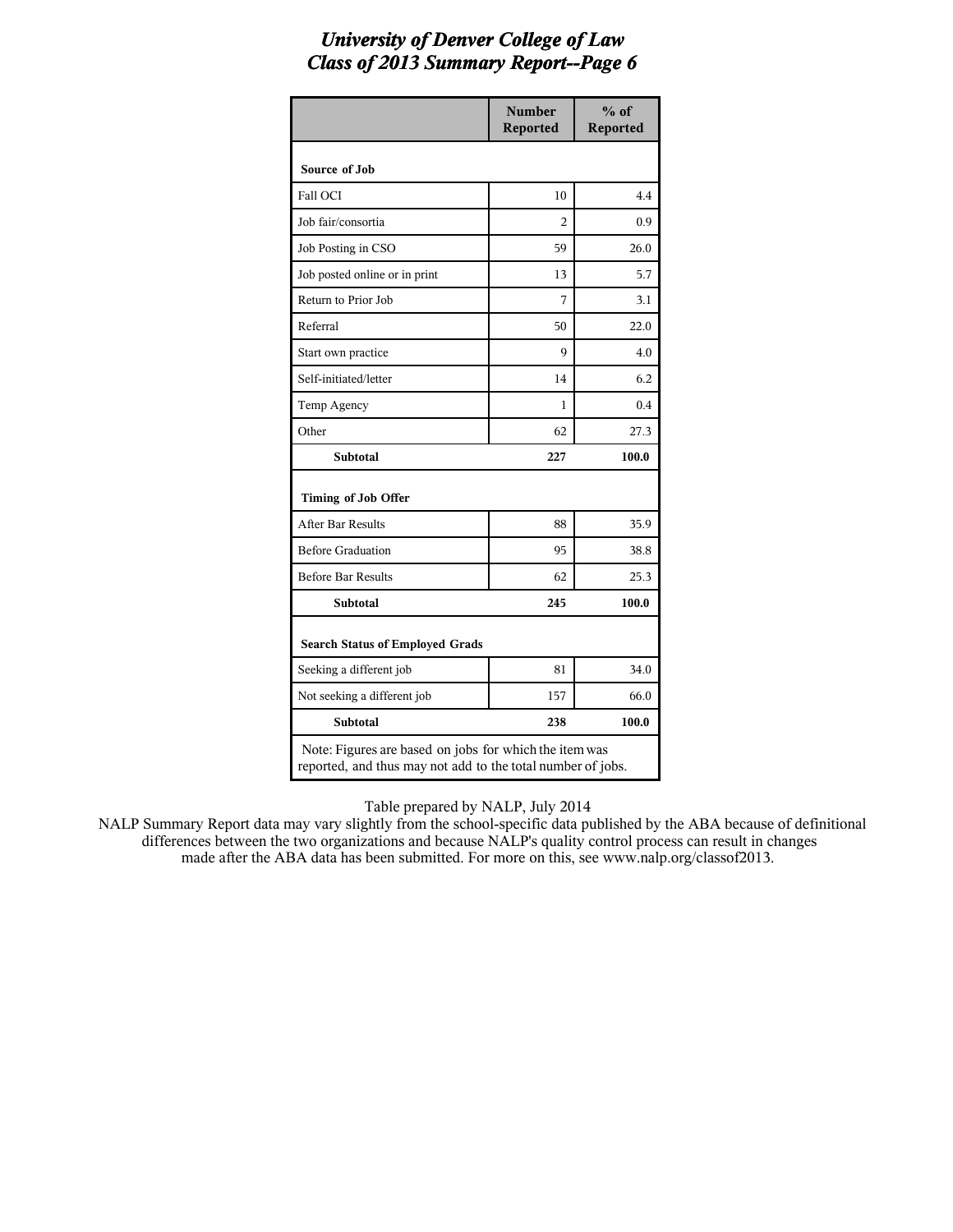|                                                                                                                                                                                                                          |                               | Jobs lasting a year or more                                 |                                              |                                                         |  |  |
|--------------------------------------------------------------------------------------------------------------------------------------------------------------------------------------------------------------------------|-------------------------------|-------------------------------------------------------------|----------------------------------------------|---------------------------------------------------------|--|--|
|                                                                                                                                                                                                                          | <b>Total</b><br><b>Number</b> | <b>Number</b><br>of<br><b>Indefinite</b><br><b>Duration</b> | <b>Number</b><br>of Fixed<br><b>Duration</b> | <b>Number</b><br>of<br><b>Short-term</b><br><b>Jobs</b> |  |  |
| <b>Duration of Jobs</b>                                                                                                                                                                                                  |                               |                                                             |                                              |                                                         |  |  |
| Academic                                                                                                                                                                                                                 | 4                             | 3                                                           | 1                                            | 10                                                      |  |  |
| <b>Business</b>                                                                                                                                                                                                          | 37                            | 33                                                          | $\overline{\mathbf{4}}$                      | 13                                                      |  |  |
| Judicial Clerk                                                                                                                                                                                                           | 27                            | 7                                                           | 20                                           |                                                         |  |  |
| <b>Private Practice</b>                                                                                                                                                                                                  | 80                            | 67                                                          | 12                                           | 6                                                       |  |  |
| Government                                                                                                                                                                                                               | 42                            | 24                                                          | 18                                           | 3                                                       |  |  |
| <b>Public Interest</b>                                                                                                                                                                                                   | 17                            | 17                                                          |                                              | $\overline{2}$                                          |  |  |
| <b>Total Reported</b>                                                                                                                                                                                                    | 207                           | 151                                                         | 55                                           | 34                                                      |  |  |
| Number of Jobs Reported as Funded by Law School                                                                                                                                                                          |                               |                                                             |                                              |                                                         |  |  |
|                                                                                                                                                                                                                          | 25                            |                                                             |                                              |                                                         |  |  |
| <b>Total Reported</b>                                                                                                                                                                                                    | 25                            |                                                             |                                              |                                                         |  |  |
| Note: Figures for job duration are based on jobs for which the item was reported, and thus may<br>not add to the total number of jobs.<br>The count of jobs funded by the law school is a total, regardless of duration. |                               |                                                             |                                              |                                                         |  |  |

#### Table prepared by NALP, July 2014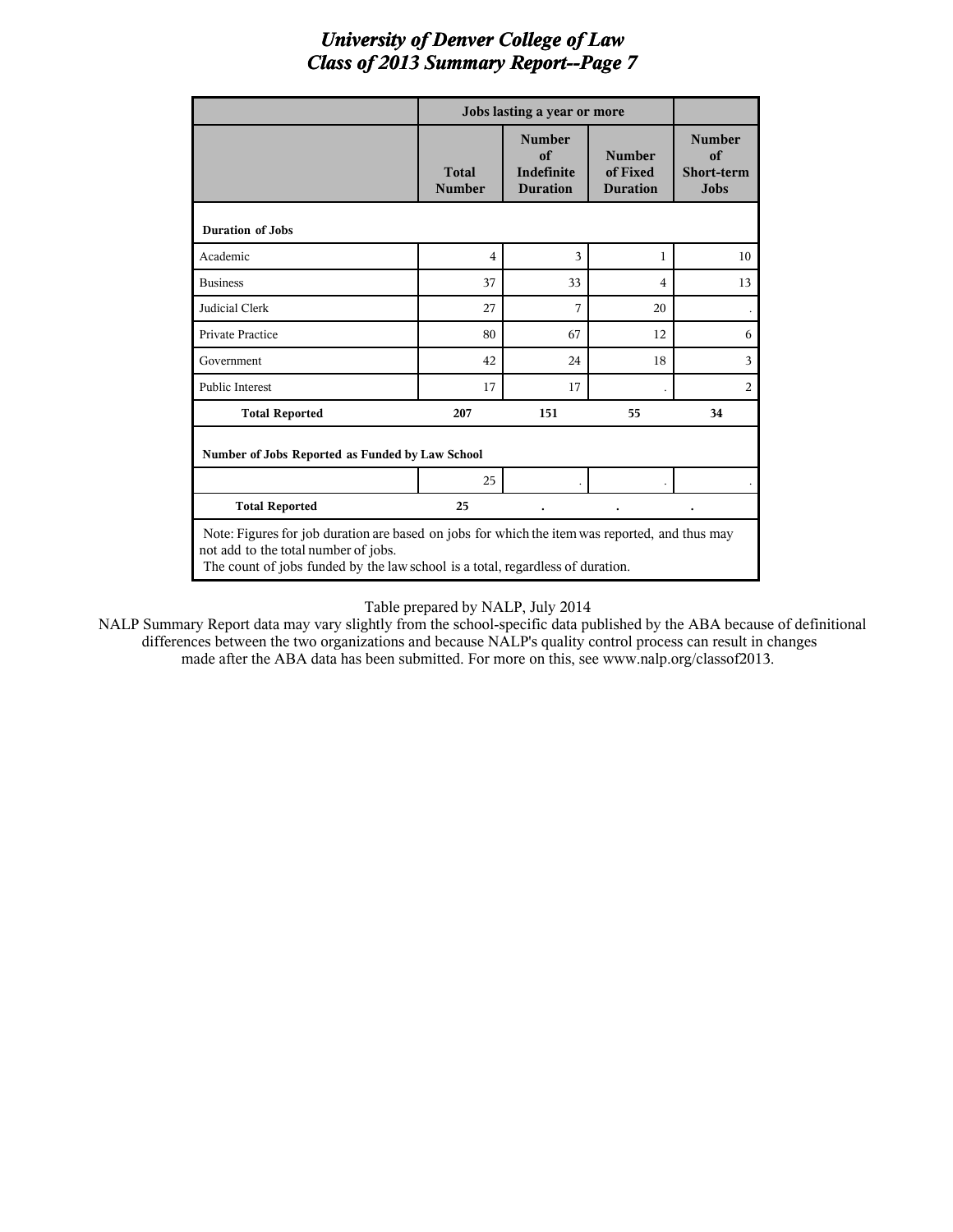#### *Class of 2013--University of Denver College of Law Table 12 Source of Job by Employer Type*

|                                          |                                  | Academic                               | <b>Business</b>                  |                                        | Judicial clerkship               |                                        |                                  | Law firms of 50 or<br>fewer            |
|------------------------------------------|----------------------------------|----------------------------------------|----------------------------------|----------------------------------------|----------------------------------|----------------------------------------|----------------------------------|----------------------------------------|
| Source of Job by Employer<br><b>Type</b> | <b>Number</b><br><b>Reported</b> | $\frac{0}{0}$<br>of<br><b>Reported</b> | <b>Number</b><br><b>Reported</b> | $\frac{0}{0}$<br>of<br><b>Reported</b> | <b>Number</b><br><b>Reported</b> | $\frac{0}{0}$<br>of<br><b>Reported</b> | <b>Number</b><br><b>Reported</b> | $\frac{0}{0}$<br>of<br><b>Reported</b> |
| <b>Fall OCI</b>                          | $\Omega$                         | $\Omega$                               | $\Omega$                         | $\Omega$                               | $\Omega$                         | $\Omega$                               | 3                                | 5.1                                    |
| <b>Job</b> listing                       | 2                                | 20.0                                   | 11                               | 22.9                                   | 6                                | 22.2                                   | 15                               | 25.4                                   |
| Pre-law school employer                  | $\Omega$                         | $\Omega$                               | 5                                | 10.4                                   | $\Omega$                         | $\Omega$                               | $\Omega$                         | $\overline{O}$                         |
| Referral from friend                     | 4                                | 40.0                                   | 11                               | 22.9                                   | 3                                | 11.1                                   | 17                               | 28.8                                   |
| Letter/self-initiated                    | $\Omega$                         | $\Omega$                               | 3                                | 6.3                                    | 5                                | 18.5                                   | 3                                | 5.1                                    |
| Temp agency or legal<br>search           | $\Omega$                         | $\Omega$                               | $\Omega$                         | $\Omega$                               | $\Omega$                         | $\Omega$                               |                                  | 1.7                                    |
| All other                                | 4                                | 40.0                                   | 18                               | 37.5                                   | 13                               | 48.1                                   | 20                               | 33.9                                   |
| <b>TOTAL</b>                             | 10                               | 100.0                                  | 48                               | 100.0                                  | 27                               | 100.0                                  | 59                               | 100.0                                  |

| Source of Job by Employer      |                                  | Law firms of 51 or<br>more             | Government                       |                                        | <b>Public interest</b>    |                                        |                                  | All Employer Types*                    |
|--------------------------------|----------------------------------|----------------------------------------|----------------------------------|----------------------------------------|---------------------------|----------------------------------------|----------------------------------|----------------------------------------|
| <b>Type</b>                    | <b>Number</b><br><b>Reported</b> | $\frac{0}{0}$<br>of<br><b>Reported</b> | <b>Number</b><br><b>Reported</b> | $\frac{0}{0}$<br>of<br><b>Reported</b> | <b>Number</b><br>Reported | $\frac{0}{0}$<br>of<br><b>Reported</b> | <b>Number</b><br><b>Reported</b> | $\frac{0}{0}$<br>of<br><b>Reported</b> |
| <b>Fall OCI</b>                | 5                                | 23.8                                   | 2                                | 4.5                                    | $\Omega$                  | $\Omega$                               | 10                               | 4.4                                    |
| <b>Job listing</b>             | 3                                | 14.3                                   | 19                               | 43.2                                   | 3                         | 16.7                                   | 59                               | 26.0                                   |
| Pre-law school employer        |                                  | 4.8                                    | $\Omega$                         | $\Omega$                               |                           | 5.6                                    |                                  | 3.1                                    |
| <b>Referral from friend</b>    | 6                                | 28.6                                   | 6                                | 13.6                                   | 3                         | 16.7                                   | 50                               | 22.0                                   |
| Letter/self-initiated          | $\overline{2}$                   | 9.5                                    |                                  | 2.3                                    | $\Omega$                  | $\Omega$                               | 14                               | 6.2                                    |
| Temp agency or legal<br>search | $\overline{0}$                   | $\overline{0}$                         | $\overline{0}$                   | $\overline{0}$                         | $\overline{0}$            | $\overline{0}$                         |                                  | $0.4\,$                                |
| All other                      | 4                                | 19.0                                   | 16                               | 36.4                                   | 11                        | 61.1                                   | 86                               | 37.9                                   |
| <b>TOTAL</b>                   | 21                               | 100.0                                  | 44                               | 100.0                                  | 18                        | 100.0                                  | 227                              | 100.0                                  |

*"Other" also includes job fairs, spring OCI, non-CSO job sites and postings, and the self-employed. \* Excludes jobs for which a source, employer type, or firm size was not reported.*

*Table prepared by NALP, July 2014*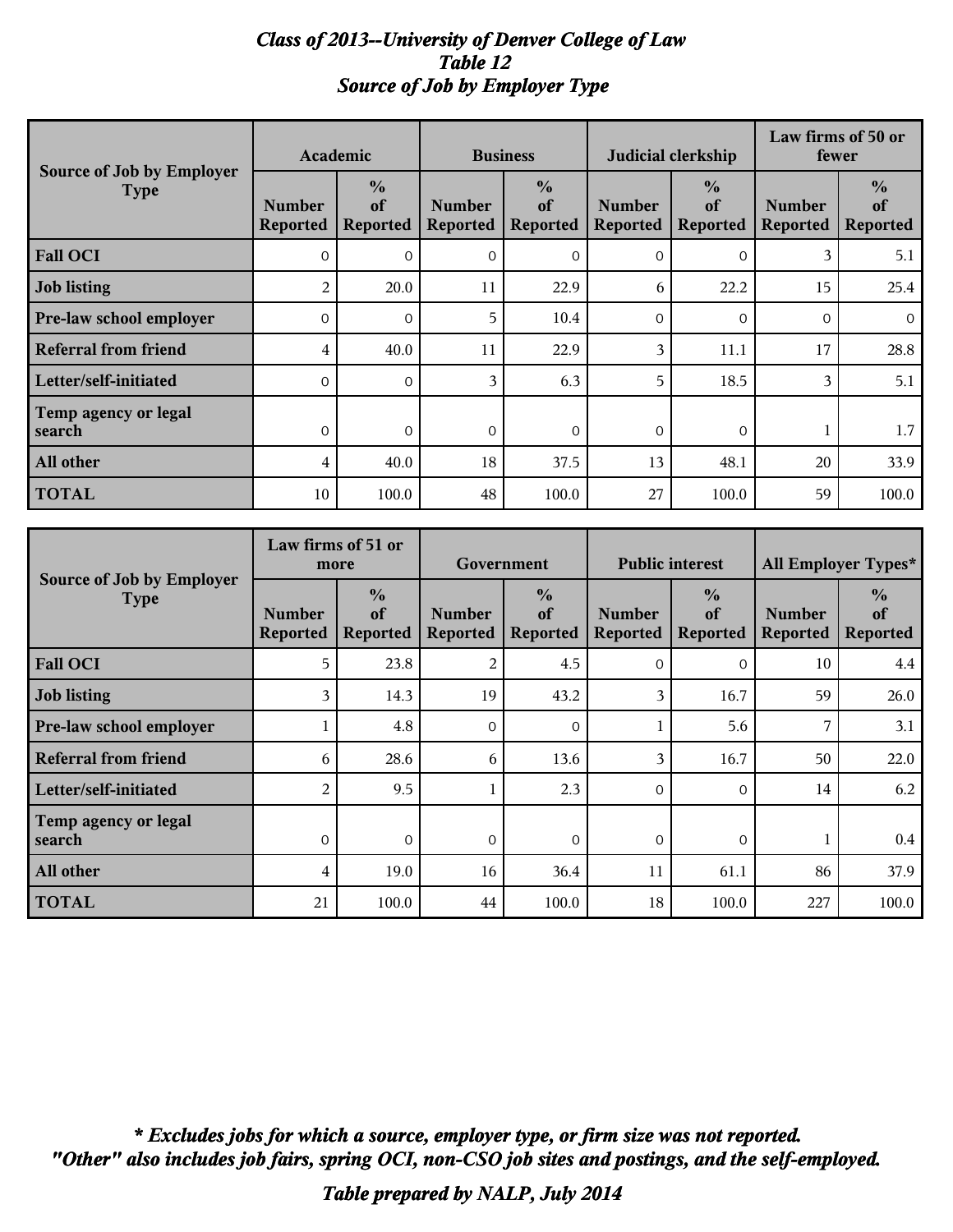#### *Class of 2013--University of Denver College of Law Table 13 Number of Jobs Reported Taken by State*

| <b>Region</b>               | <b>State</b>   | #<br>of<br>jobs | $\frac{0}{0}$<br><sub>of</sub><br>jobs |
|-----------------------------|----------------|-----------------|----------------------------------------|
| New England                 | Massachusetts  | $\mathfrak{D}$  | 0.8                                    |
|                             |                | $\overline{2}$  | 0.8                                    |
| Mid Atlantic                | New York       | 2               | 0.8                                    |
|                             | Pennsylvania   | 2               | 0.8                                    |
|                             |                | 4               | 1.6                                    |
| E. North Central            | Illinois       | 5               | 2.0                                    |
|                             | Wisconsin      | $\overline{2}$  | 0.8                                    |
|                             |                | 7               | 2.9                                    |
| W. North Central            | <b>Kansas</b>  | 2               | 0.8                                    |
|                             | Minnesota      | 1               | 0.4                                    |
|                             | Nebraska       | $\overline{2}$  | 0.8                                    |
|                             |                | 5               | 2.0                                    |
| South Atlantic              | Washington, DC | 2               | 0.8                                    |
|                             | Florida        | 1               | 0.4                                    |
|                             | Georgia        | 1               | 0.4                                    |
|                             | Maryland       | 1               | 0.4                                    |
|                             | Virginia       | 1               | 0.4                                    |
|                             |                | 6               | 2.4                                    |
| E. South Central            | Alabama        | 1               | 0.4                                    |
|                             |                | 1               | $0.4\,$                                |
| W. South Central   Arkansas |                | 1               | 0.4                                    |
|                             | Oklahoma       | $\mathbf{1}$    | 0.4                                    |
|                             | Texas          | 6               | 2.4                                    |
|                             |                | 8               | 3.3                                    |
| Mountain                    | Colorado       | 203             | 82.9                                   |
|                             | Idaho          | 1               | 0.4                                    |
|                             | Montana        | 1               | 0.4                                    |
|                             | Utah           | 3               | 1.2                                    |
|                             | Wyoming        | 2               | 0.8                                    |
|                             |                | 210             | 85.7                                   |

*Excludes employed graduates for whom job location was not reported.*

*Table prepared by NALP, July 2014*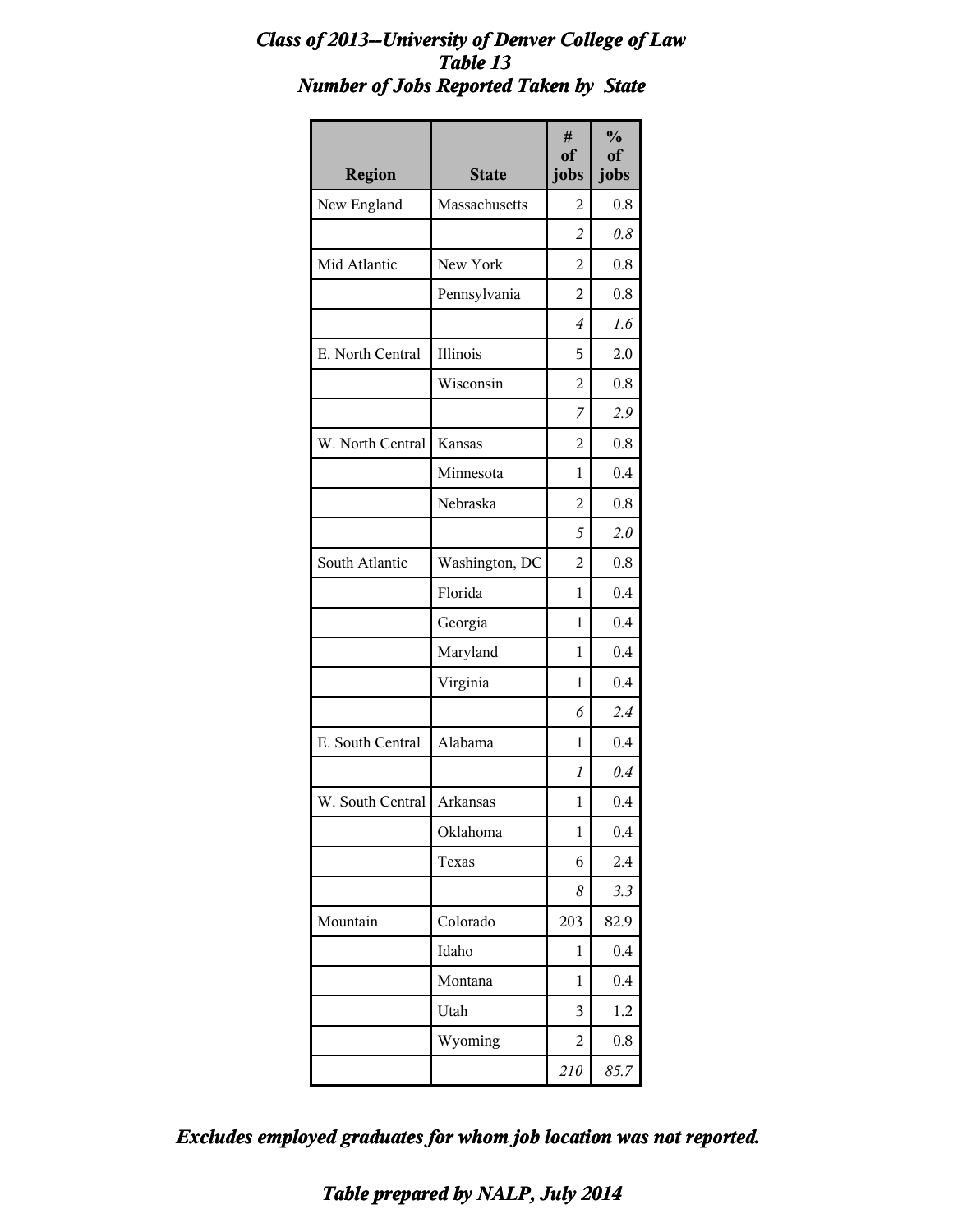### *Class of 2013--University of Denver College of Law Table 13 Number of Jobs Reported Taken by State*

| <b>Region</b> | <b>State</b> | #<br>of<br>jobs | $\frac{9}{6}$<br>jobs |
|---------------|--------------|-----------------|-----------------------|
| Pacific       | California   | 2               | 0.8                   |
|               |              | 2               | 0.8                   |
| <b>TOTAL</b>  |              | 245             | 100.0                 |

*Excludes employed graduates for whom job location was not reported.*

*Table prepared by NALP, July 2014*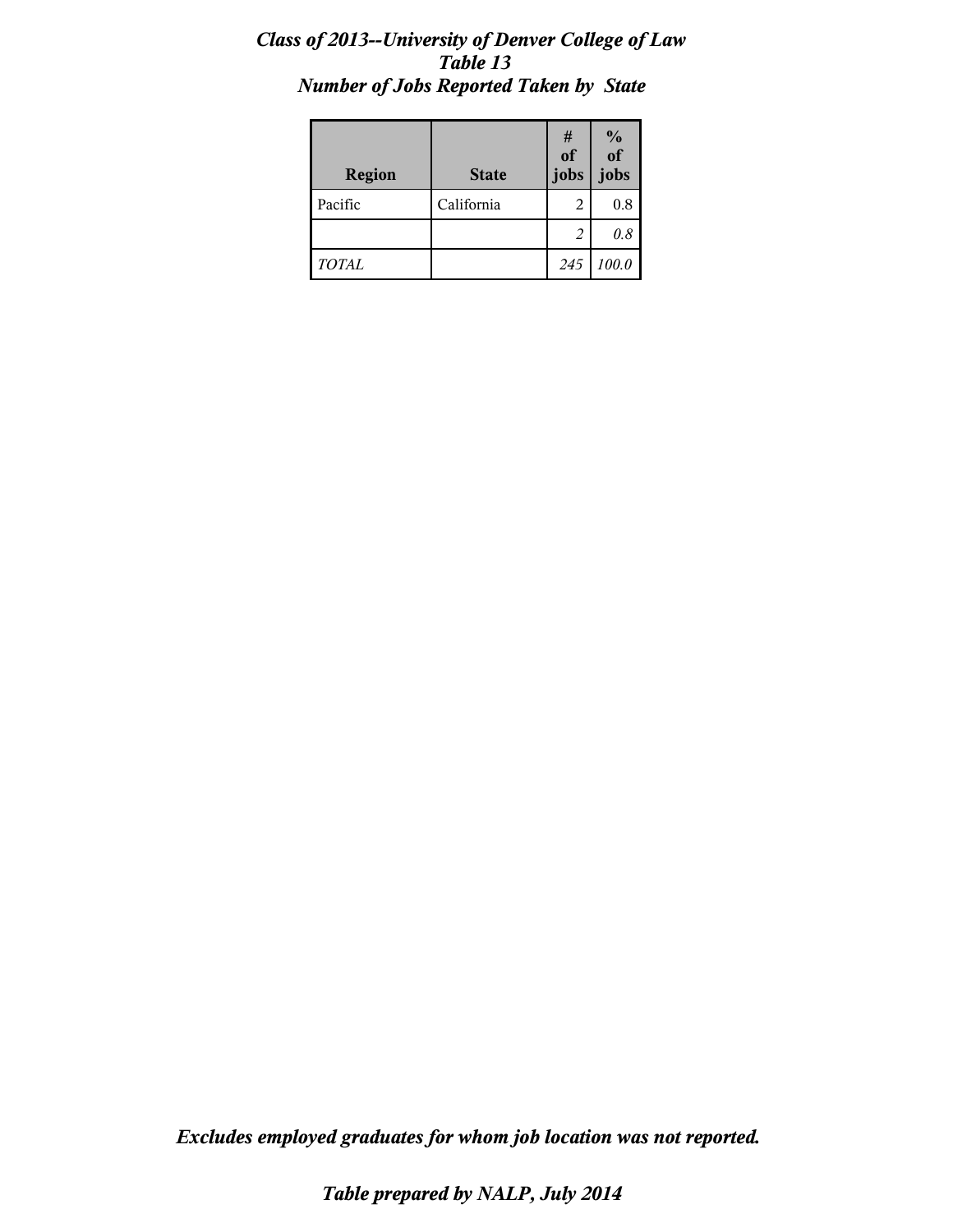### *Class of 2013--University of Denver College of Law Table 14 Location of Instate Jobs*

| <b>In-state location</b> | #<br>of<br><b>Jobs</b> | $\frac{0}{0}$<br>of<br><b>Jobs</b> |
|--------------------------|------------------------|------------------------------------|
| Aurora                   | 2                      | $1.0\,$                            |
| Boulder                  | 8                      | 3.9                                |
| Colorado Springs         | 8                      | 3.9                                |
| Denver                   | 128                    | 63.1                               |
| Englewood                | 7                      | 3.4                                |
| <b>Fort Collins</b>      | 2                      | 1.0                                |
| Grand Junction           | 1                      | 0.5                                |
| Greeley                  | $\overline{2}$         | 1.0                                |
| Lakewood                 | 5                      | 2.5                                |
| Littleton                | $\overline{2}$         | 1.0                                |
| Longmont                 | 1                      | 0.5                                |
| Other/unknown Colorado   | 33                     | 16.3                               |
| Pueblo                   | 4                      | 2.0                                |
|                          | 203                    | 100.0                              |

*Excludes employed graduates for whom job location was not reported.*